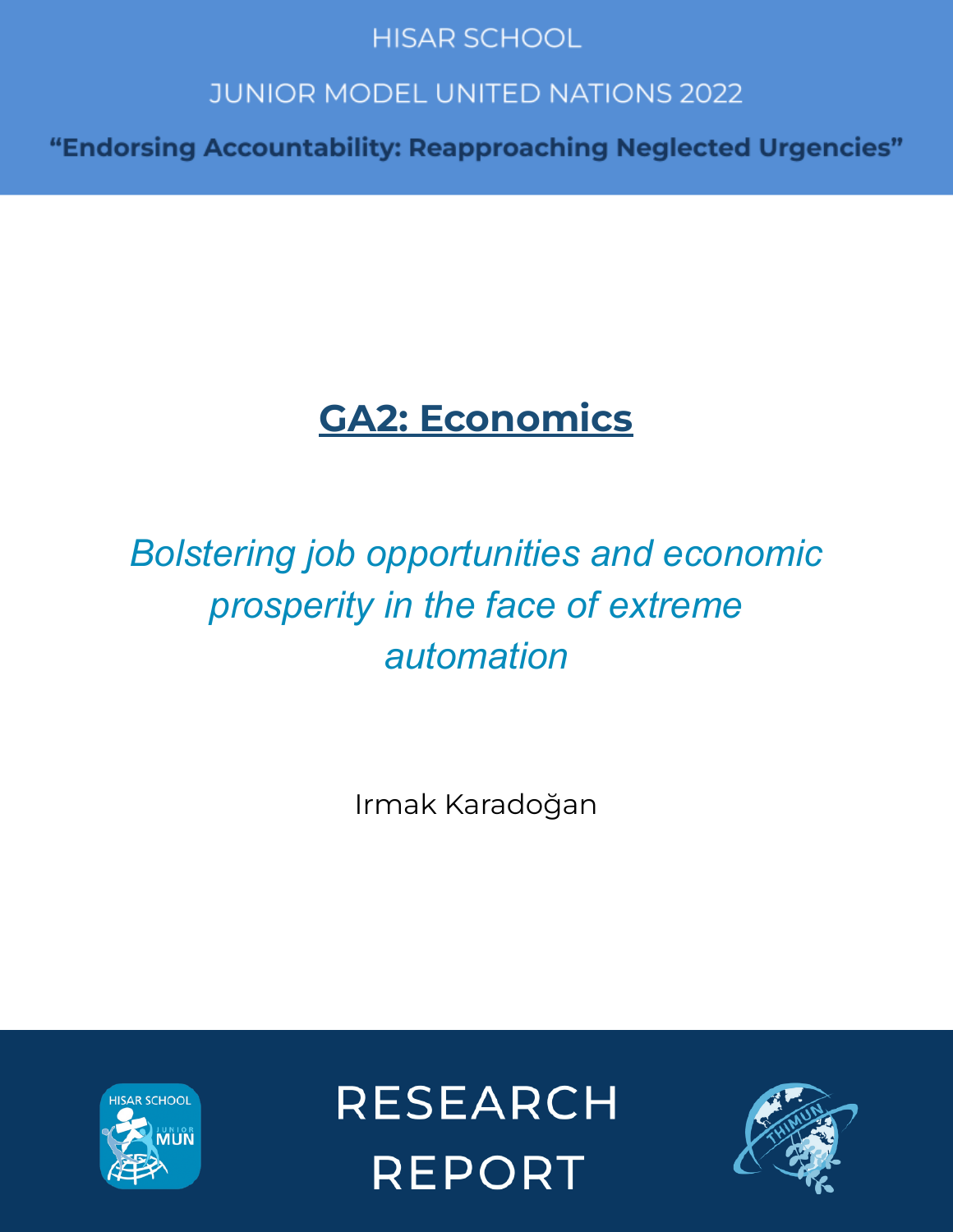**Forum:** Economics (GA2)

**Issue:** Bolstering job opportunities and economic prosperity in the face of extreme automation

**Student Officer:** Irmak Karadoğan - Deputy Chair

#### **Introduction**

Automation is a phrase used to describe technological applications that require little or no human involvement. Automation includes BPA, IT automation, and personal applications such as home automation, among other things. As technology develops and automation of jobs increases, machines start to do human's jobs. This results in increased unemployment. Concerns about the implications of automation on employment and workplace transformation go back generations, even to the Industrial Revolution in the 18th and 19th centuries.

In the 1960s, U.S. President Lyndon B. Johnson appointed a "National Commission on Technology, Automation, and Economic Progress" and it concluded that "The simple reality is technology eliminates employment, but not work,". Even today, significant breakthroughs in automation technologies, such as artificial intelligence, autonomous systems, and robots, have reignited the fears of unemployment in the face of automation—and with fresh urgency.

Despite the risk of unemployment, automation technologies like artificial intelligence and robots will provide major benefits to users, organizations, and economies, boosting productivity and economic growth. The speed with which these technologies emerge and are adopted, as well as economic growth and job demand, will determine the amount to which employees are displaced. Automation will transform many more jobs, even if it causes losses in some. In the upcoming decade, automation will be observed at least 30% of the labor activities in 60% of occupations. It will also, as previous technologies have, generate new vocations that do not exist now.

# **Definition of Key Terms**

**Automate:** to [control](https://dictionary.cambridge.org/dictionary/learner-english/control) something using [machines](https://dictionary.cambridge.org/dictionary/learner-english/machine) and not [people](https://dictionary.cambridge.org/dictionary/learner-english/people)

**Revolution:** a [change](https://dictionary.cambridge.org/dictionary/learner-english/change) in the way a [country](https://dictionary.cambridge.org/dictionary/learner-english/country) is [governed,](https://dictionary.cambridge.org/dictionary/learner-english/govern) usually to a different [political](https://dictionary.cambridge.org/dictionary/learner-english/political) [system](https://dictionary.cambridge.org/dictionary/learner-english/system) and often using [violence](https://dictionary.cambridge.org/dictionary/learner-english/violence) or [war](https://dictionary.cambridge.org/dictionary/learner-english/war)

**Prospective:** Prospective [buyers](https://dictionary.cambridge.org/dictionary/learner-english/buyer), [employers](https://dictionary.cambridge.org/dictionary/learner-english/employer), [parents](https://dictionary.cambridge.org/dictionary/learner-english/parent), etc are not [yet](https://dictionary.cambridge.org/dictionary/learner-english/yet) [buyers,](https://dictionary.cambridge.org/dictionary/learner-english/buyer) [employers,](https://dictionary.cambridge.org/dictionary/learner-english/employer) [parents](https://dictionary.cambridge.org/dictionary/learner-english/parent), etc but are [expected](https://dictionary.cambridge.org/dictionary/learner-english/expect) to be in the [future.](https://dictionary.cambridge.org/dictionary/learner-english/future)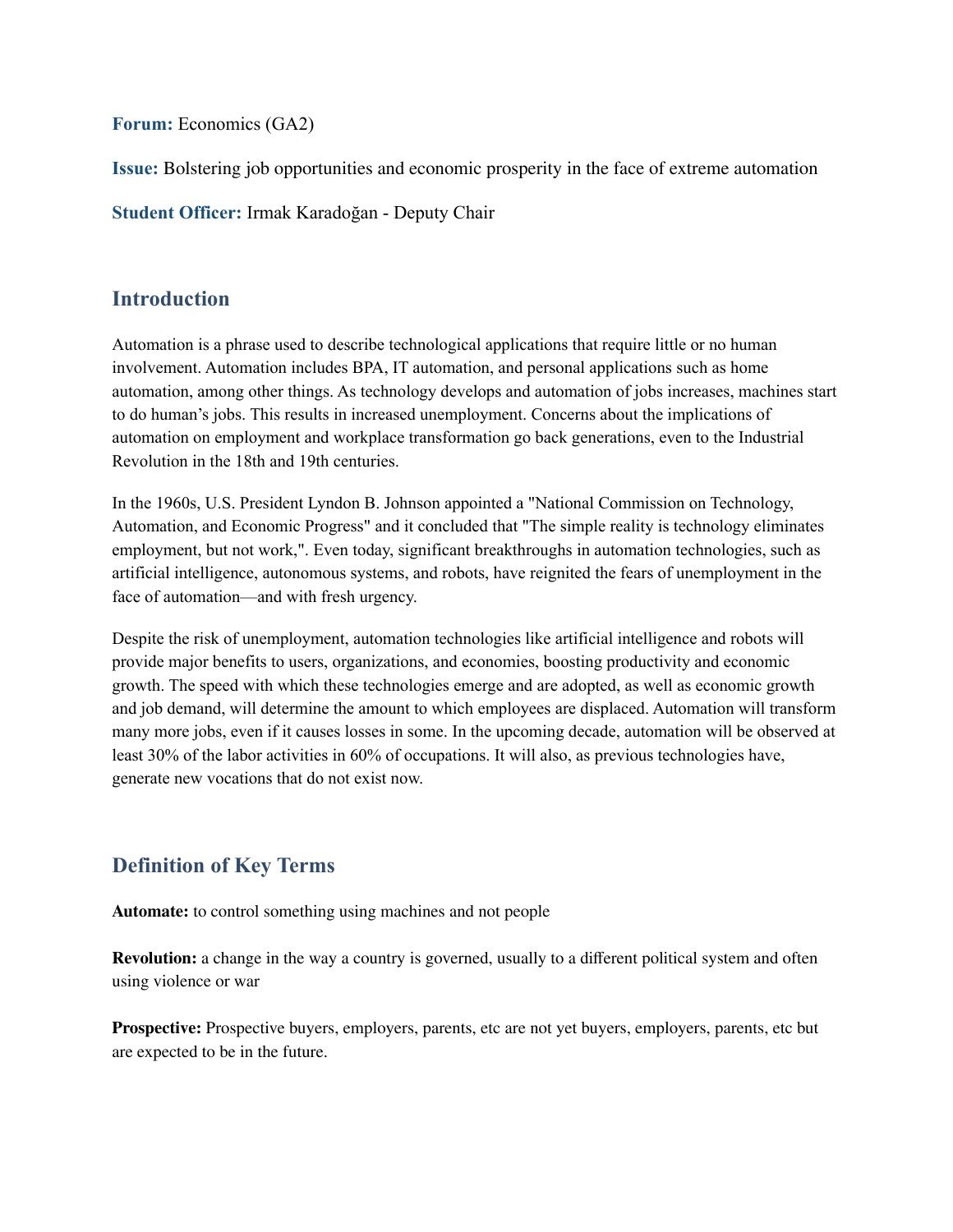**Artificial intelligence:** the [study](https://dictionary.cambridge.org/dictionary/learner-english/study) and [development](https://dictionary.cambridge.org/dictionary/learner-english/development) of [computer](https://dictionary.cambridge.org/dictionary/learner-english/computer) [systems](https://dictionary.cambridge.org/dictionary/learner-english/system) that do [jobs](https://dictionary.cambridge.org/dictionary/learner-english/job) that [previously](https://dictionary.cambridge.org/dictionary/learner-english/previous) [needed](https://dictionary.cambridge.org/dictionary/learner-english/need) [human](https://dictionary.cambridge.org/dictionary/learner-english/human) [intelligence](https://dictionary.cambridge.org/dictionary/learner-english/intelligence)



### **General Overview**

Since the Industrial Revolution, the threat of machines replacing humans in the job has been a constant concern, and with the advent of automation in recent decades, it has become an active issue of discussion. However, the excitement around automation — particularly robots that do not require humans to operate — has so far overwhelmed the facts about how it affects employment and pay.

The researchers discovered that for every 1,000 workers added to the workforce in the United States, salaries fall by 0.42 percent and the employment-to-population ratio falls by 0.2 percentage points, resulting in the loss of nearly 400,000 jobs. Within the locations where robots are deployed, the impact is greater: adding one more robot in a commuting zone (geographic areas utilized for economic studies) reduces employment by six people.

The economists used a model in which robots and humans compete for the production of certain activities to conduct their research.

The automotive industry has adopted robots more than other sectors, and the effects vary in different parts of the country and among different groups — workers who are lower and middle income, perform manual labor, and live in the Rust Belt and Texas are among those most likely to have their work affected by robots. Industrial robots are versatile machines that are autonomously controlled, reprogrammable, and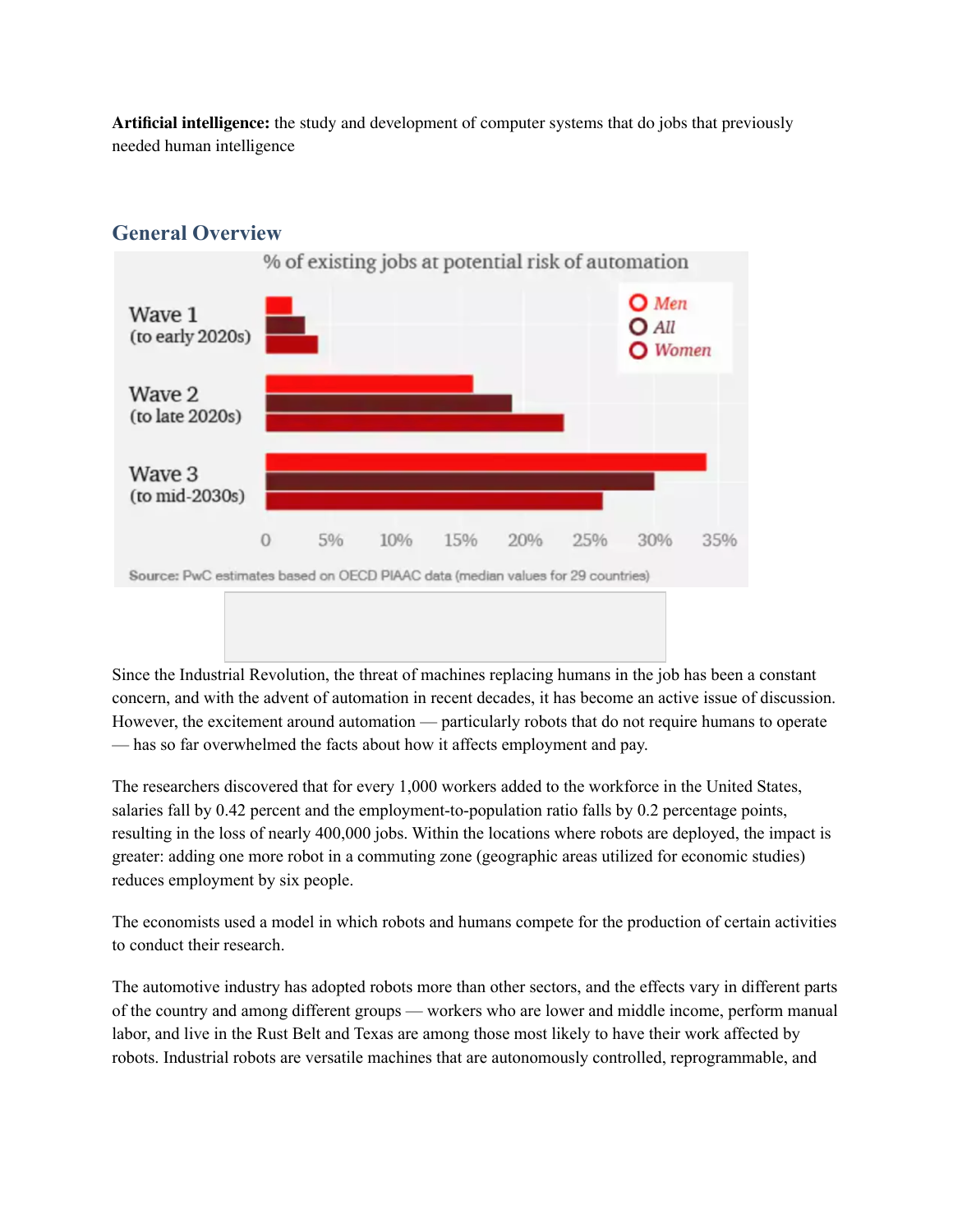capable of doing tasks such as welding, painting, and packaging. They are completely self-contained and do not require human intervention to operate.

The displacement effect, in which robots or other automation do tasks previously performed by workers, has a negative impact on wages and employment. Technology can also increase productivity by making tasks easier to accomplish or by providing people with additional occupations and duties. Automation technologies, according to the researchers, always have both displacement and productivity effects, but robots have a stronger displacement effect.

Anxiety over employment losses induced by greater use of machines has existed for centuries. With each new breakthrough, someone's livelihood or quality of life was at risk of being irreversibly altered. The COVID-19 problem has resulted in millions of people losing their employment all around the world. Some of those jobs have already been regained in big nations like the United States, albeit "there remains a long road ahead," as Bank of America analyst Michelle Meyer told The New York Times. However, for many people, the work they used to have may not be returning. And, as companies grapple with the pandemic's issues, this might increasingly be attributable to technology.

# **Major Countries Involved and Their Views**

**China:** China's transition away from agriculture and toward industry and services is certain to continue, and as earnings rise, so will spending. China will benefit from embracing technology to enhance productivity and satisfy expected labor demands in 2030, given its aging and decreasing workforce.

**Japan:** With increased workforce participation and technology, Japan is expected to have a 1.5 million job deficit by 2030. According to researchers, automation might displace roughly 56 percent of labor tasks in Japan, allowing businesses to cut costs and increase efficiency despite a declining workforce.

**Germany:** Germany's population is aging, and its working-age population is shrinking. Early automation adoption is bolstered by relatively high pay, whereas medium GDP growth generates sufficient labor demand in most scenarios. The majority of employment development will be driven by aging-related health-care demands and higher consumer expenditure.

**India:** India's economy is likely to continue to industrialize as it moves away from agriculture. Construction and the purchasing patterns of the increasing middle class will fuel many of India's future jobs as GDP per capita continues to rise alongside high labor force expansion.

**South Korea:** South Korea is one of the countries most vulnerable to the effects of automation. South Korea is expected to lose about 800,000 jobs over the next decade, despite a global loss of around 20 million manufacturing jobs, or about 8.5 percent, due to automation.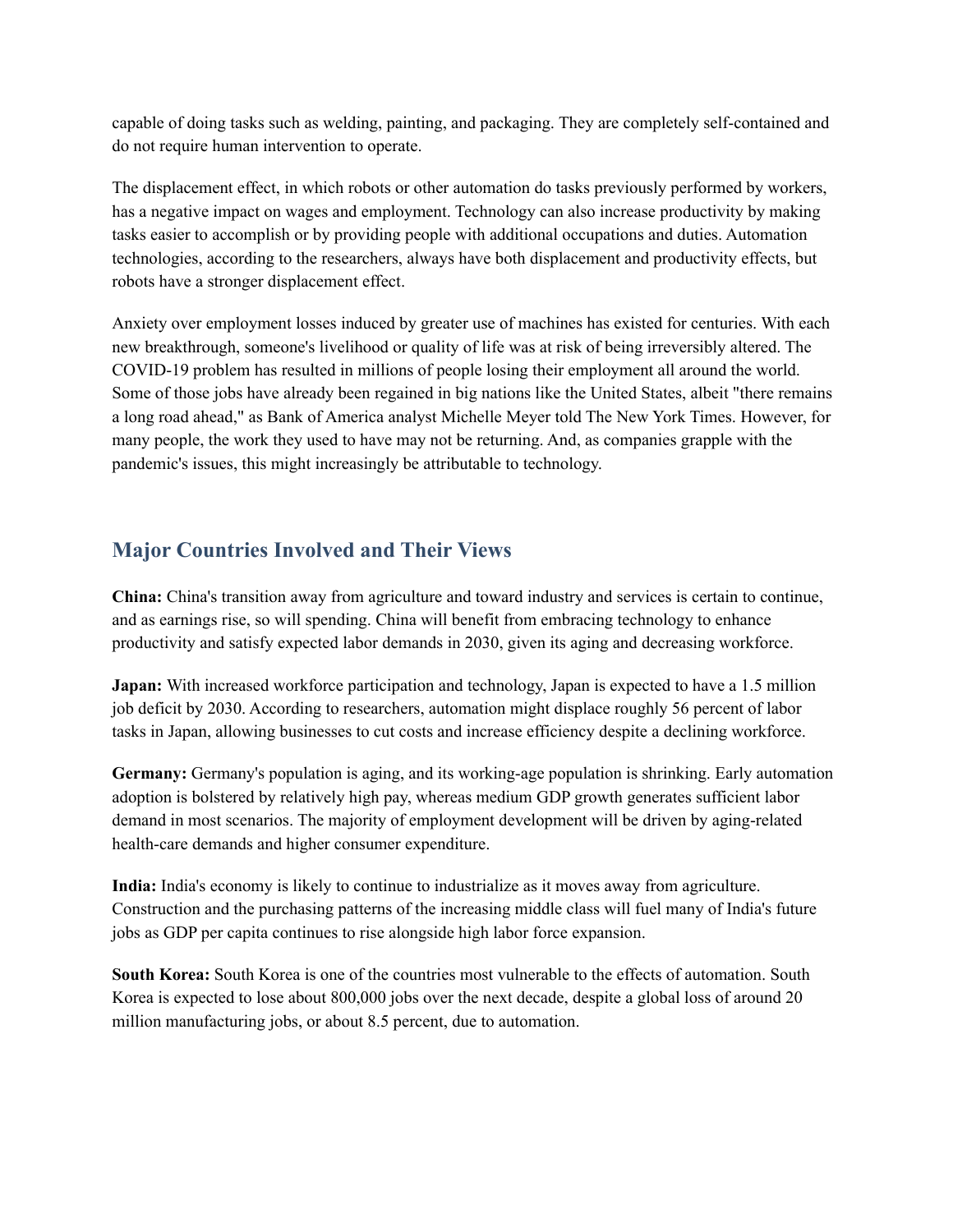**Singapore:** In Singapore, workplace automation is predicted to treble in three years, covering 29 percent of all work done by businesses, up from 14 percent in 2018. This could result in at least 5% of Singapore's full-time workers losing their jobs.

# **16th- century** *Stockings from the sixteenth century Manual labor was the norm in the 16th century. Until a priest called William Lee came up with the concept of mechanizing — at least in part – the stocking-making process. He modified looms used to weave carpets to create a large sheet of stocking material that could then be cut and made into stockings. It was much faster and less expensive than the standard procedure. According to folklore, Queen Elizabeth I denied Lee's request for a patent on his machine because she was concerned about the welfare of former stocking knitters who would lose their jobs. His machine had a limited influence at the time, but it established the foundation for later textile machine improvements.* **19th- century** *19th-century textile riots Hundreds of years later, English textile workers were confronted with even more drastic changes. They weren't the only ones, either. People relocated from rural areas to the new, fast-growing metropolis as the Industrial Revolution progressed. They found work in mills and factories, where steam-powered machinery were allowing previously hand-crafted things to reach unprecedented levels of productivity. Mechanization posed a problem for farmworkers as well. As the world's population grew, so did the need for machines to manage everything from planting seeds to harvesting crops. Working people's reactions were not consistently favourable. In the United Kingdom, a movement known as the Luddites protested the rising use of automation. They rioted, wrecked machinery, and set fire to the homes of company owners.* **20th-century** *20th-century car manufacturing In the latter part of the twentieth century, the employment of robots in car manufacturing grew more frequent. Originally designed to do simple, repetitive*

### **Timeline of Events**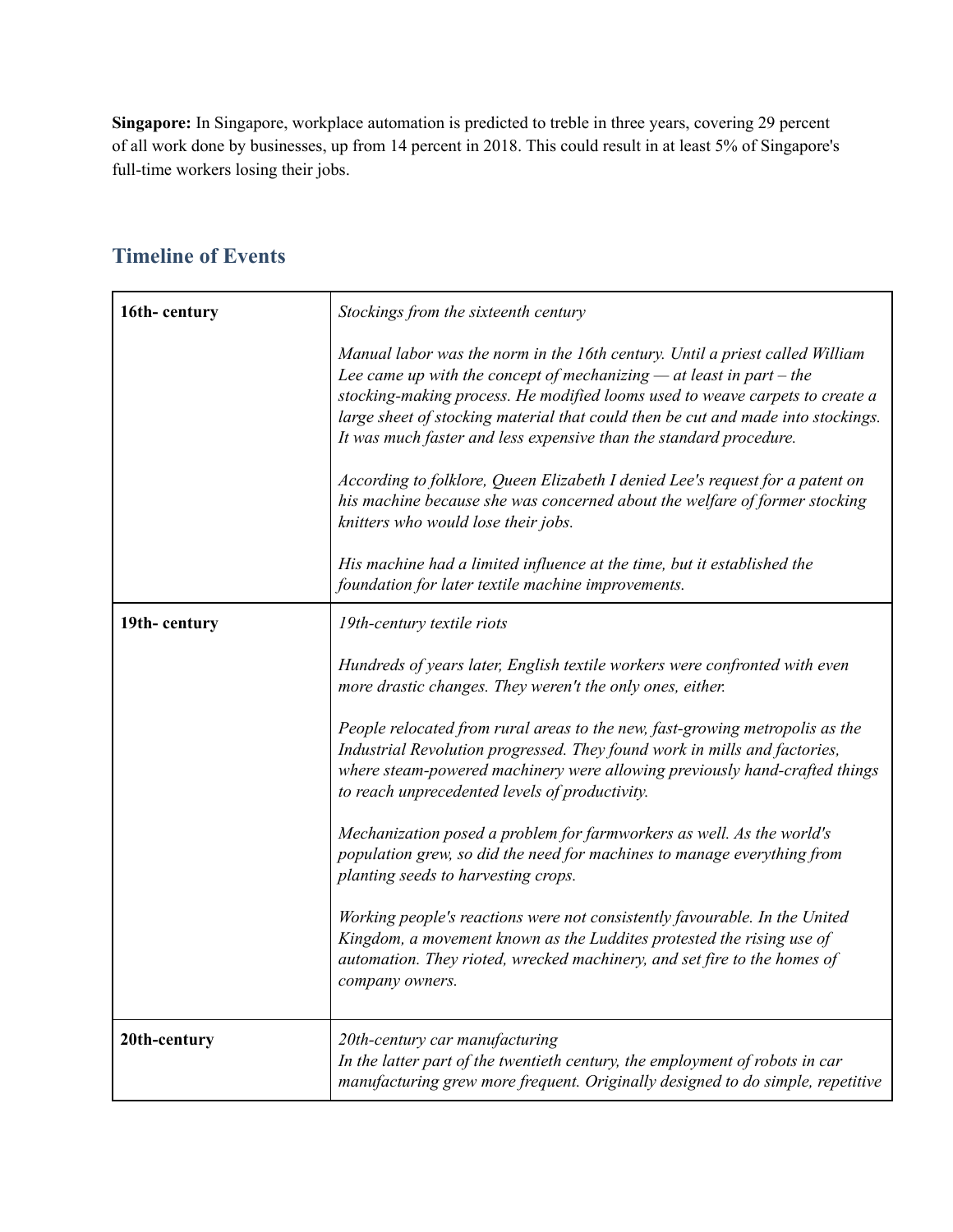|               | activities, they assisted in increasing productivity, standardizing manufacturing<br>quality, and controlling costs.<br>In 1979, Fiat launched a television commercial depicting the construction of<br>their Strada hatchback, with the phrase "hand built by robots"<br>Assembly-line operations like welding and spray painting were among the first<br>to be replaced by robots. Humans, on the other hand, were present to supervise<br>the machines. As technology has progressed, the list of activities that robots<br>can now perform has grown to include more sophisticated operations such as<br>installing windscreens in automobiles. They were also commonly utilized in<br>factories to transport large and bulky objects. |
|---------------|--------------------------------------------------------------------------------------------------------------------------------------------------------------------------------------------------------------------------------------------------------------------------------------------------------------------------------------------------------------------------------------------------------------------------------------------------------------------------------------------------------------------------------------------------------------------------------------------------------------------------------------------------------------------------------------------------------------------------------------------|
| Mid 2030's    | According to PwC research, by the mid-2030s, one-third of all employment will<br>be at risk of being automated. The workforce segment most likely to be affected<br>will be individuals with a low educational level.                                                                                                                                                                                                                                                                                                                                                                                                                                                                                                                      |
| <b>Future</b> | The future of automation<br>Many experts believe that over the next few years, more jobs will be created<br>than lost due to automation.<br>Following COVID-19, the task for international leaders and policymakers will<br>be to ensure that people are not forgotten in the race to restore economies.<br>"COVID-19 has hastened our transition into the Fourth Industrial Revolution,"<br>says Klaus Schwab, the World Economic Forum's founder and executive<br>chairman. "We must ensure that new technologies in the digital, biological, and<br>physical worlds are human-centered and serve society as a whole, with equal<br>access for everyone."                                                                                |

# **Treaties and Events**

*The 2nd KU Leuven AI Law & Ethics Conference (LAILEC 2020) featured a Keynote Lecture on February 18, 2020. The lecture took place one day before the European Commission released its landmark White Paper on Artificial Intelligence: A European Approach to Excellence and Trust, which is* the first policy paper of its kind by one of the world's major powers to include human rights protections *insignificant detail when defining Europe's future policy on automation and artificial intelligence.*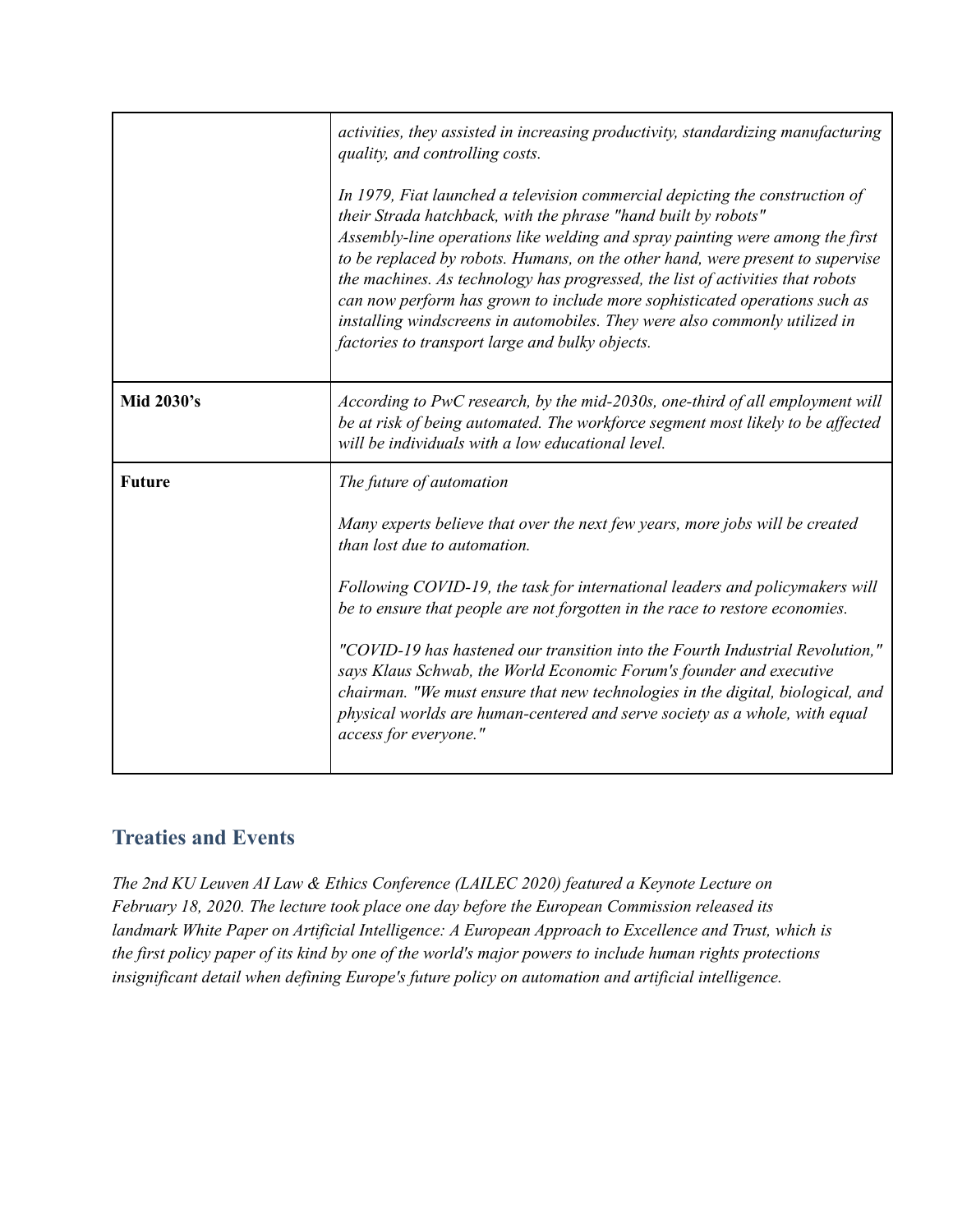### **Evaluation of Previous Attempts to Resolve the Issue**

The participants in the KU Leuven AI Law & Ethics Conference were invited to reframe automation and AI law and ethics discourses to include moral, political, sociocultural, and legal discourses and deliberations that an international community must undertake to preserve, respect, protect, and fulfill international human rights law.

When a central bank, such as the Federal Reserve, utilizes its powers to boost the economy, it is known as expansionary monetary policy. This involves reducing the fed funds rate to raise the money supply, which enhances liquidity and allows banks more money to lend. Mortgage and other interest rates fall as a result. Consumers may borrow and spend more with cheaper credit, helping firms to expand to satisfy the increasing demand. Companies can now hire more employees and give them more purchasing power as a result of the increasing demand.

#### **Possible Solutions**

Employees with higher education levels are expected to be less affected by automation as time passes, and with this knowledge, increasing the quality of education and future-oriented training can reduce the impact of automation on professions and the economy. This isn't only a corporate issue; governments, according to PwC (PricewaterhouseCoopers) , must also endeavor to provide chances for individuals to be retrained and prepared for prospective job shifts. This will necessitate a cultural shift in which adaptation and continuous learning will be critical in ensuring that society accepts the benefits of automation, AI, and robots, particularly as the population ages and the need to labor stretches into later life. For better governance and accountability, we should begin adopting structural reforms and strengthening institutions. To persuade people to stay and work in their home country, this involves increasing private sector investment and providing more and better jobs. It entails assisting businesses in growing, particularly small and medium-sized organizations, as well as fostering technology and innovation.

#### **Bibliography**

"What Is Automation?" *IBM*, https://www.ibm.com/topics/automation.

S.r.l., Demia. "Software and Hardware Solutions - Extreme Automation." *Software and Hardware Solutions - Extreme Automation*, https://www.extremeautomation.it/#our-philosophy.

Ibm. "Extreme Automation: Four Solutions to Enhance Resilience and Productivity." *IBM*, 1 Oct. 2015, https://www.ibm.com/cloud/smartpapers/extreme-automation-solutions/.

Team, The CXC, et al. "Automation and the Impact on Jobs." *CXC Global*, 11 Aug. 2021, https://www.cxcglobal.com/automation-impact-jobs.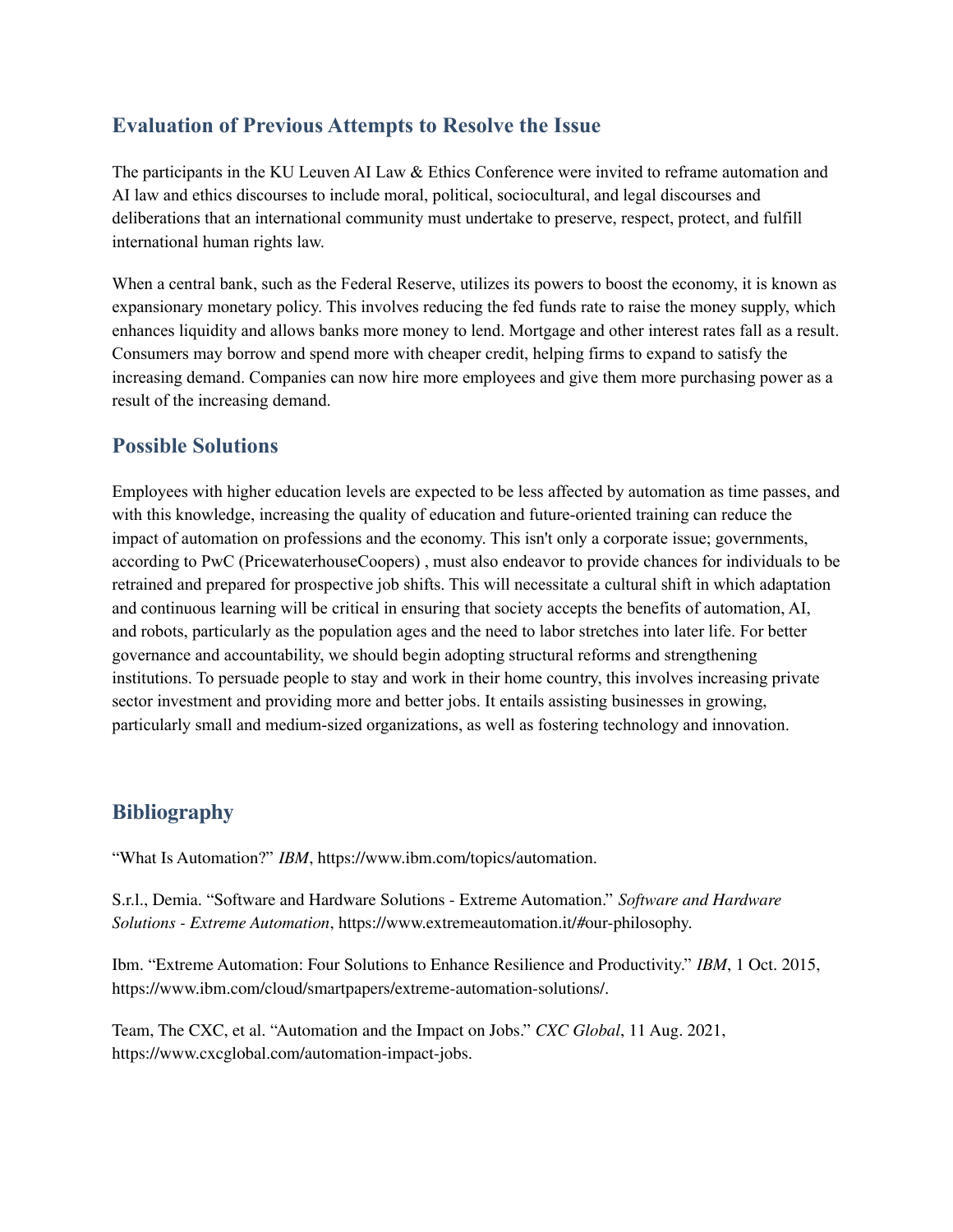Written by Sean Fleming, Senior Writer. "A Short History of Jobs and Automation." *World Economic Forum*, https://www.weforum.org/agenda/2020/09/short-history-jobs-automation/.

*Jobs Lost, Jobs Gained: Workforce ... - Mckinsey & Company*. https://www.mckinsey.com/~/media/BAB489A30B724BECB5DEDC41E9BB9FAC.ashx.

Desierto, Written by Diane, and Diane Desierto. "Human Rights in the Era of Automation and Artificial Intelligence." *EJIL Talk*, 26 Feb. 2020, https://www.ejiltalk.org/human-rights-in-the-era-of-automation-and-artificial-intelligence/.

"Revolution." *Cambridge Dictionary*, https://dictionary.cambridge.org/dictionary/learner-english/revolution.

"Automate." *Cambridge Dictionary*, https://dictionary.cambridge.org/dictionary/learner-english/automate.

"Prospective." *Cambridge Dictionary*, https://dictionary.cambridge.org/dictionary/learner-english/prospective.

"Artificial Intelligence." *Cambridge Dictionary*, https://dictionary.cambridge.org/dictionary/learner-english/artificial-intelligence.

International Labor Organiation. "Www.ilo.org." *Non-Standard Employment around the World*, 2016, https://www.ilo.org/wcmsp5/groups/public/@dgreports/@dcomm/@publ/documents/publication/wcms\_5 34326.pdf.

The Future of Work in Japan - Mckinsey & amp; Company. https://www.mckinsey.com/jp/~/media/McKinsey/Locations/Asia/Japan/Our%20Insights/Future%20of%2 0work%20in%20Japan/Future%20of%20work%20in%20Japan\_v3\_jp.pdf.

"Automating Singapore's Workplace: To Fear or Not to Fear?: ASEAN Today." ASEAN Today | Daily Commentaries Covering ASEAN Business, Fintech, Economics, and Politics, 19 Apr. 2020, https://www.aseantoday.com/2019/07/automating-singapores-workplace-to-fear-or-not-to-fear/.

Oh, Sang Hoo, et al. "Preparing the Future Workforce in Advanced Manufacturing: The Case of South Korea." ASEE PEER Document Repository, 7 July 2020, https://peer.asee.org/preparing-the-future-workforce-in-advanced-manufacturing-the-case-of-south-korea.

Brown, Sara. "A New Study Measures the Actual Impact of Robots on Jobs. It's Significant." MIT Sloan, 29 July 2020,

https://mitsloan.mit.edu/ideas-made-to-matter/a-new-study-measures-actual-impact-robots-jobs-its-signifi cant.

"To Create Better Jobs and Opportunities, Macroeconomic Policies Must Bolster Human Capital." World Bank Blogs,